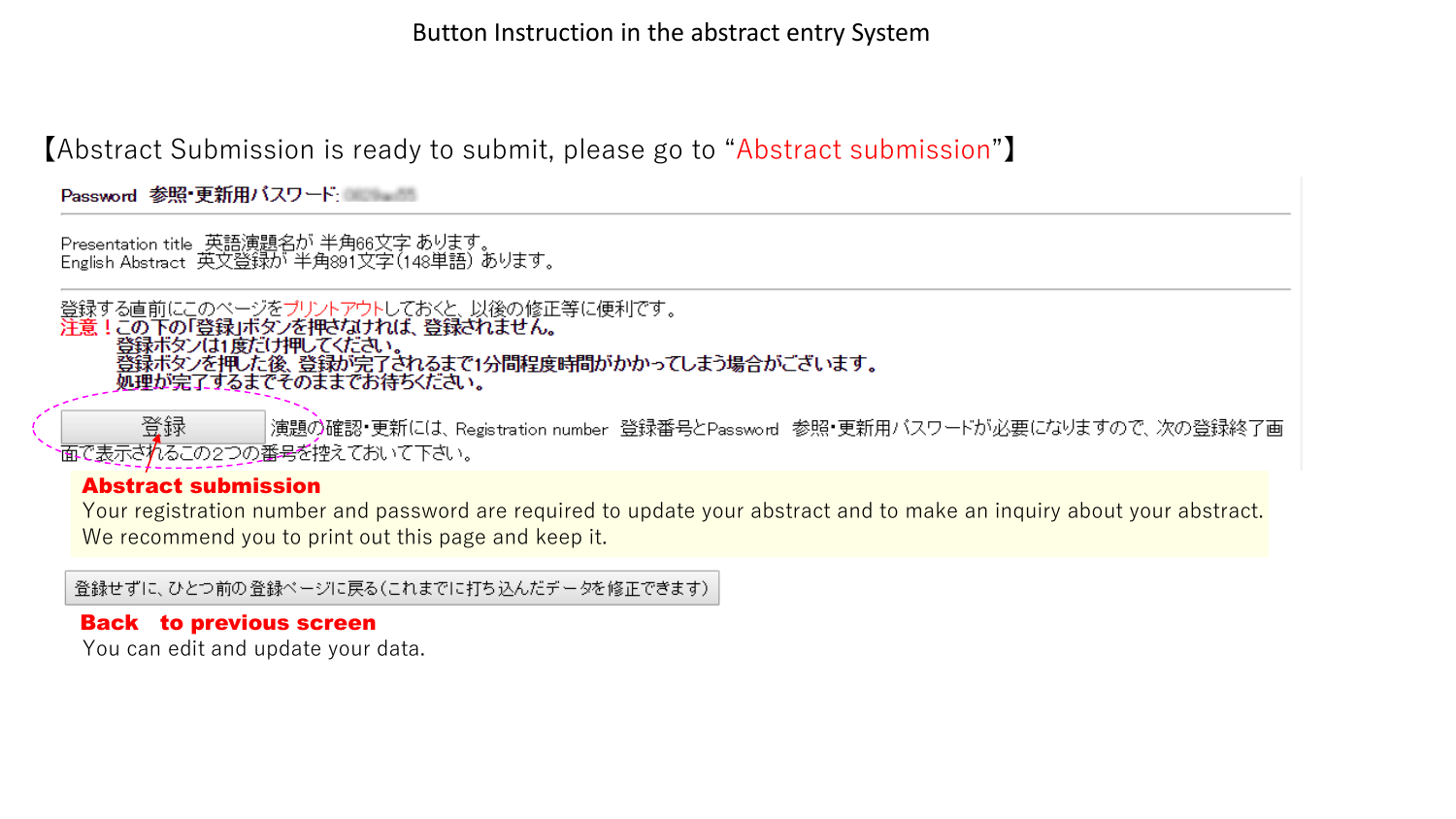### 【Abstract not complete, please go back and correct error(s)】

Password 参照 更新用バスワード - - - - -

Presentation title 英語演題名が 半角66文字 あります。<br>English Abstract 英文登録が 半角2690文字(440単語) あります。

Error: English Abstract 英文登録は半角1200文字以内にしてください。<br>Error: English Abstract 英文登録は半角150単語以内にしてください。

エラーがあるため、登録できません。このボタンを押して修正してください。

登録せずに、ひとつ前の登録ページに戻る(これまでに打ち込んだデータを修正できます)

### Back to previous Screen

Error occurred during your registration, and your registration is incomplete. Please correct the error by pushing the following button.

※Do NOT use the back button on the left upper corner of the browser screen to go back to previous screen.

## 【Review 】

Registration number 登録番号: 10004 Password - 参照・更新用バスワード: ---

登録内容を表示

Review your abstract and proceeding

If you see this message(s), it means error occurred. Please click "back to previous screen" button and correct error(s)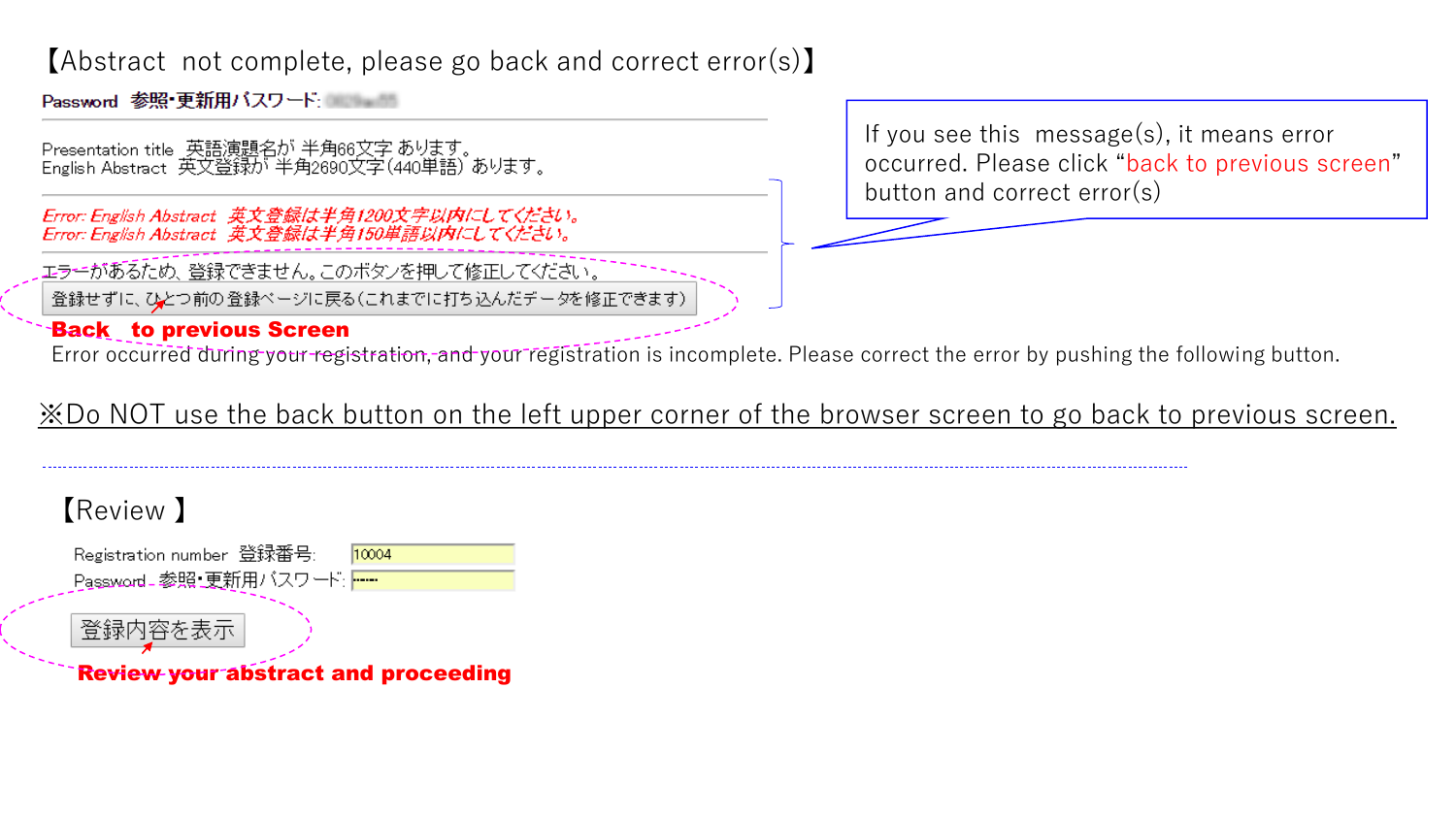### 【Registration completed, congratulation】



注意! Registration number 登録番号とPassword 参照・更新用バスワードは、演題の修正、事務局への問い合せ等の際に必要です。絶対に忘れないよう に このページをプリントアウトして保存してください。

また、【確認・修正画面】にて、データが登録(更新)されていることを必ずご確認ください。ご不審な点がございましたら大会事務局までお問い合わせください。

ブラウザーのバグまたはUMNプログラム修正に伴うバグの新規発生等により稀に登録完了のメールが届いたか、または登録完了の画面が表示されたのに<br>登録が完了していないことがございました。登録後は、必ず登録番号とバスワードを用いて、確認画面から、登録されているか確認を行っていただけますようお 願い致します。

なお、電子メールアドレスを記入された方には、データが登録されたことをお知らせする電子メールが送られます。電子メールが送られていることを必ずご確認くだ<br>さい。送信されない場合には、電子メールアドレスが間違っている可能性がありますので【確認・修正画面】にて登録されている電子メールアドレスのご確認をお願 心流走起

論文ファイルのアップロード(登録)を行って下さい。 論文ファイルのアップロード |← Go to proceeding submission site

Submit a new abstract 次の演題を登録する

Back to conference site 登録した抄録を確認する十大会HPに戻る

#### Review your abstract

Your registration number and password are required to update your abstract and to make an inquiry about your abstract. We recommend you to print out this page and keep it.

Also please make sure that your abstract is registered(updated) on the review and update page. If you have any questions, please contact with the secretariat.

After your registration, the online submission system sends you an automatic confirmation e-mail. If you don't receive the confirmation email after your registration, please confirm your registered email address by entering the review site.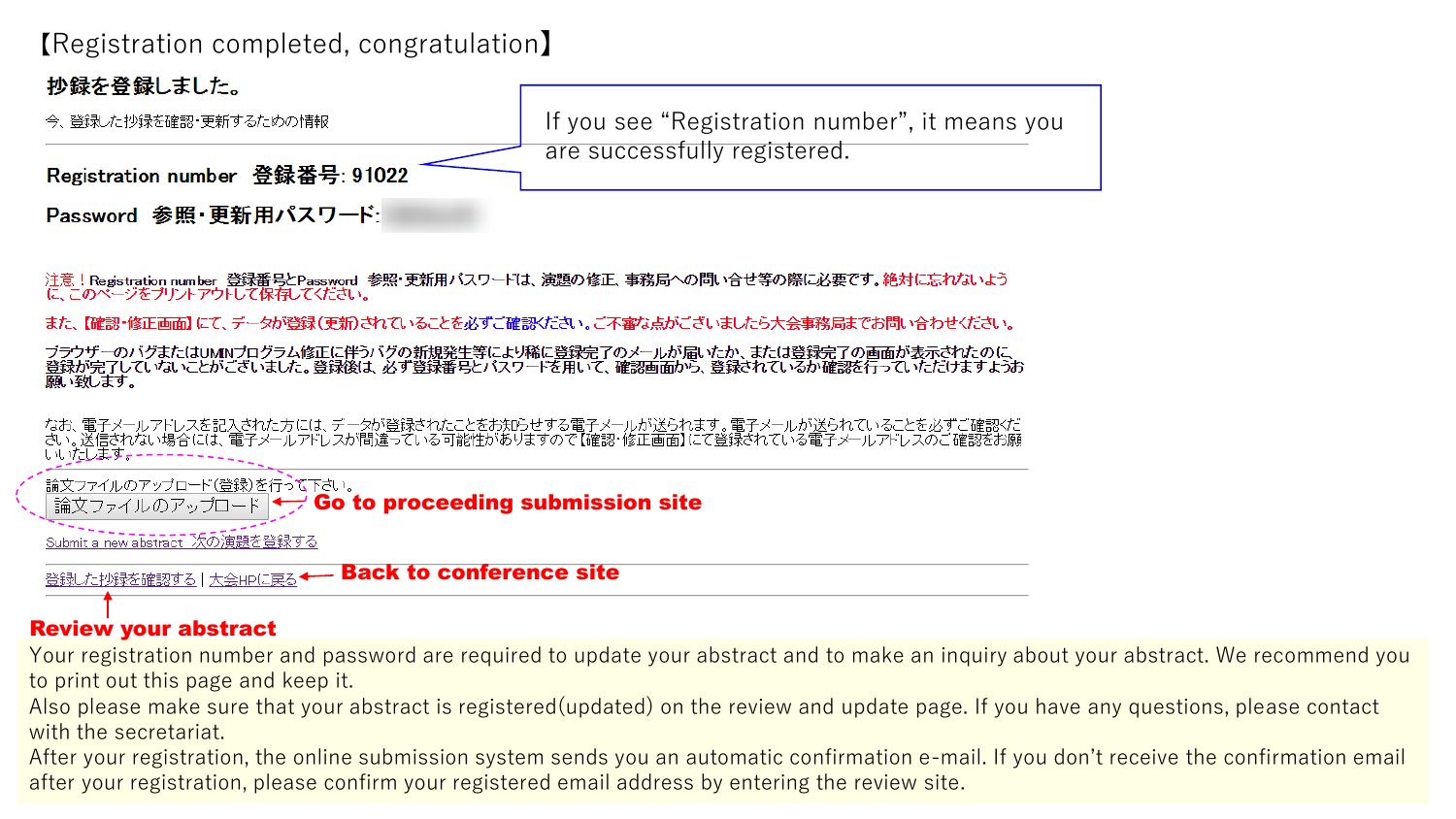### 【Review after abstract submission 】

#### English Abstract 英文登録:

The titanium mesh has been applied to the EvaHeartTM and we have studied a tissue inducing electrode using it. In this study we studied histological  $\|$ characteristics of the titanium mesh for application to the artificial heart. The titanium mesh we used has diameter of 5 mm and thickness of 1.5 mm with an ∥average pore size of 200 m and 87% porosity. The titanium mesh whose one surface was covered with the silicone rubber was implanted under the skin of the  $\parallel$ rats, and it was extracted 12 weeks after implantation. The titanium mesh was filled with collagen, fibroblasts, but the connective tissue was not always good condition, because capillaries were localized around it and connective tissue may be out of range of oxygen supply.The titanium mesh is suitable material for  $\parallel$ application of the artificial heart system, but its thickness is important to ensure oxygen and sustenance supply.

Password 参照·更新用バスワード:



## 【Proceeding Submission】

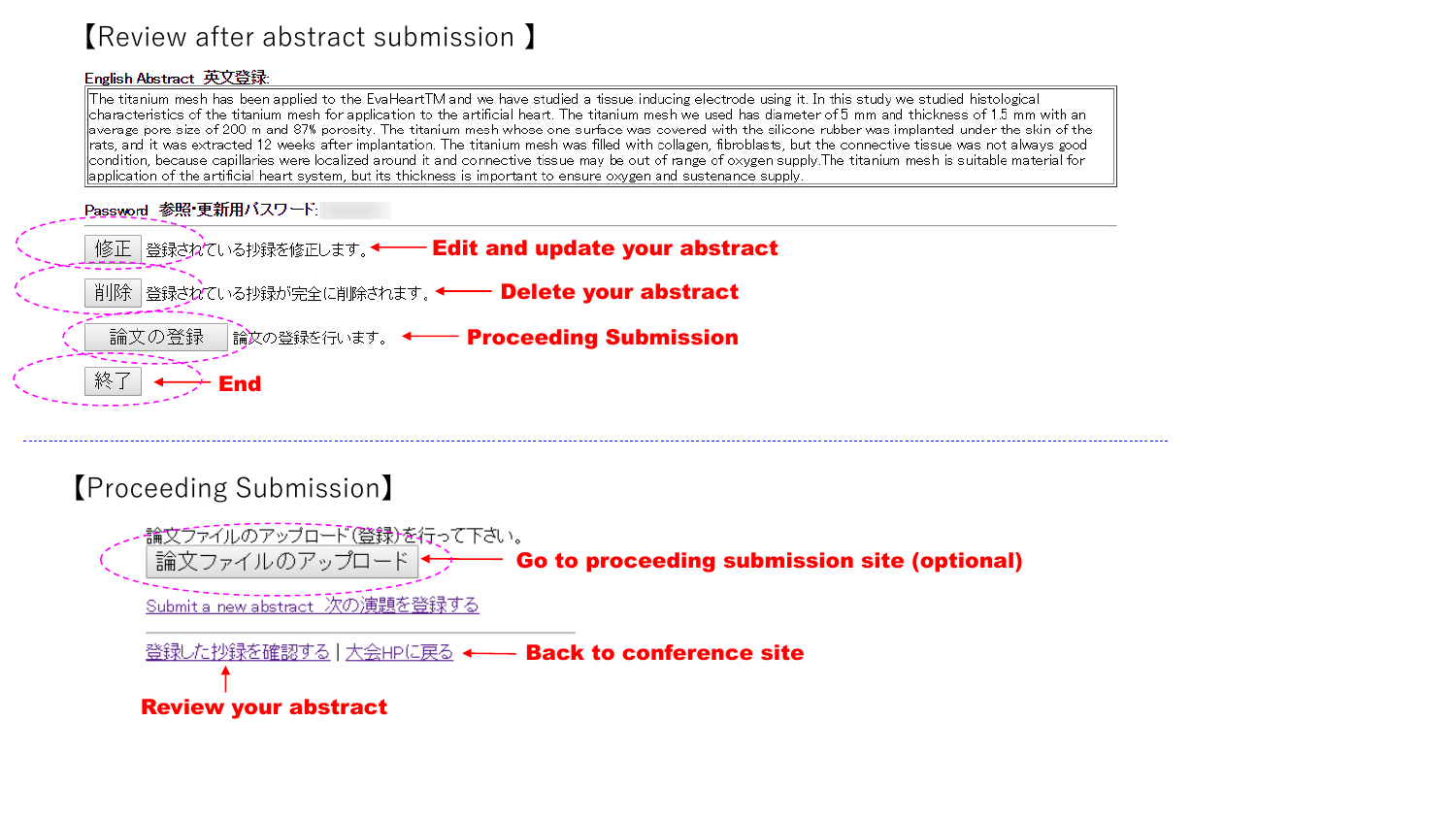# 【Proceeding Upload 】

#### Select your proceeding File(\*.pdf)

In case you have already submit the proceeding manuscript, the manuscript is overwritten the previously submitted manuscript. Your submitted proceeding manuscript is going to be posted in the online JSMBE journal after the conference.

以前にすでに送付している場合,ファイルが上書きされます. Proceeding 原稿も抄録原稿と同じく,大会終了後にOn-line Journaにして公開されます.公開不要と<br>判断される方は, Proceedip@原稿の送付は不要です,抄録原稿のみ送付して下さい.

|ファイルを選択||選択されていません (左のボタンをクリックしてあらかじめ作成済の論文ファイルを選びます)|  $PDFZZU:$ 

アップロード開始し上の枠にファイル名がはいってからクリックしてください。なお、ブラウザ(古いバージョンのIntemet Explorer等)によっては論文のアップロー ドができない可能性があります。ご注意ください。論文のアップロードが終了したら、必ず登録済の演題の確認・修正・削除画面で論文が正しく表示されることを確 認してください。

ヾージへ戻る | 学会ホームページへ戻る Start to upload your pdf file **Previous page Back to conference site** 【Proceeding upload completed 】Registration number 登録番号: 91022 アップロードファイル名: UMIN button.pdf Upload file name タサイズ : 343955バイト File size カロードは正常に終了しました Your upload has been successfully completed

登録された論文は、確認画面でダウンロードして御確認下さい。 You can download your uploaded file by entering the review site

**Review your paperBack to conference site** 

|登録した抄録を確認する | 学会ホームページへ戻る